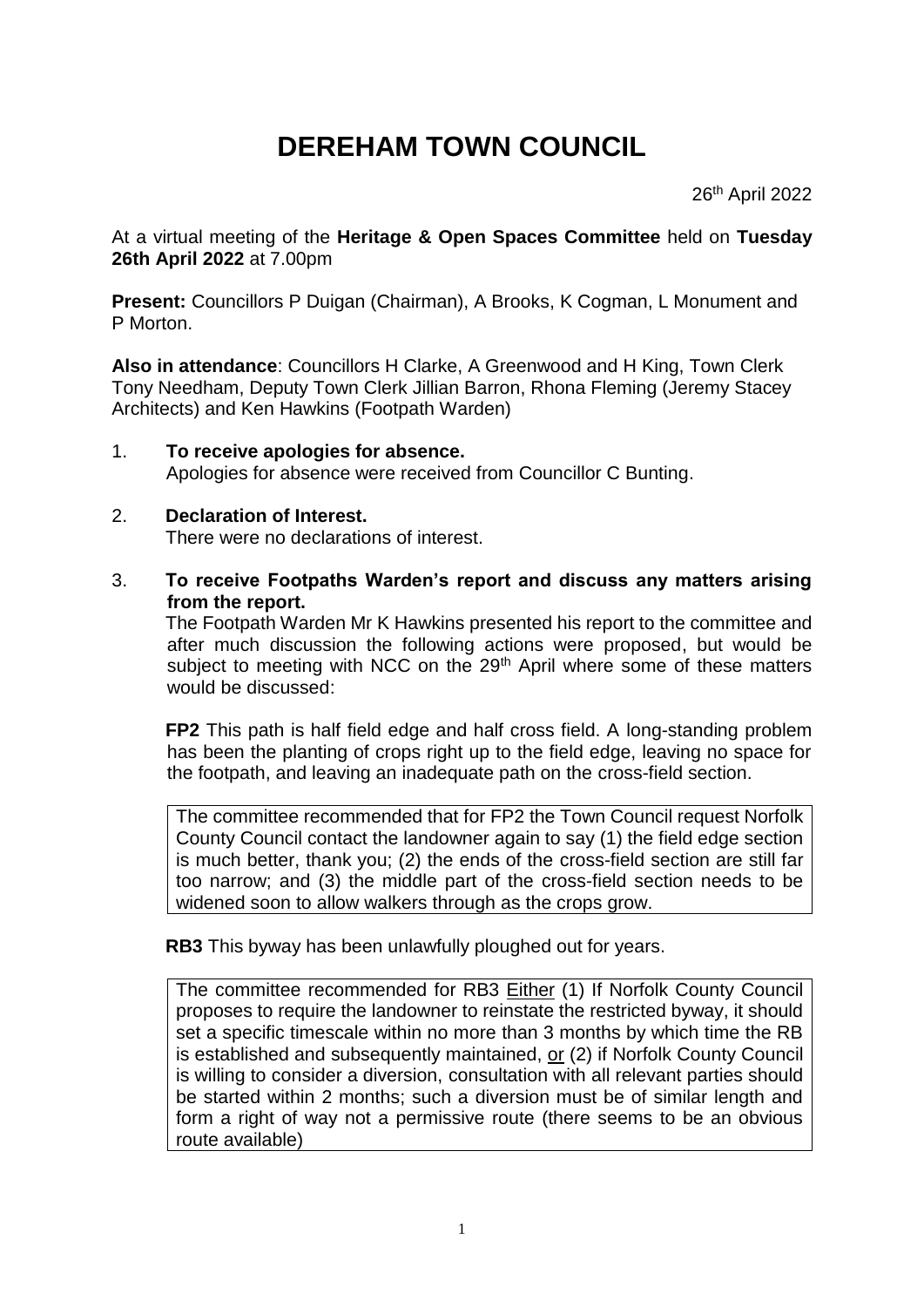**FP14a** The boardwalk on this path is in need of substantial repair; collapsed boards and a missing section of the culvert bridge, present a tripping hazard to walkers, and rather greater danger to cyclist (who are not legally entitled to use the path, but clearly do).

The committee recommended that for FP14a the Town Council support the proposal from Norfolk County Council that the boardwalk be replaced with an aggregate path but monitor progress to ensure there are no undue delays.

**RB30** A short section of this byway, immediately north of Swanton Road, runs between a tall (and prickly) hedge to the west and a steep and deep ditch to the east. It is not known whether the hedge has been allowed to grow well beyond its original width, or whether the ditch has been dug from the surface of the restricted byway, but the remaining path is not only very narrow, but slopes sideways towards the ditch; to complete the hazard, vegetation growing on the sides of the ditch can mask its existence to the unwary walker.

The committee recommended that for RB30 the Town Council request Norfolk County Council to determine action, depending on land ownership, either (1) to significantly cut back the hedge, or (2) to fill in the ditch, or (3) to take some other action which enables the establishment of safe path usable by all legitimate users of a restricted byway.

**RB32 (Shillings Lane)** The path has been subject to substantial flooding, to which surface drainage from the new houses built by the football ground has no doubt contributed – and more houses are now being built. Funding has been set aside for some improvements, but the cost quoted by Norse seems excessive.

The committee recommended that for RB32, the Town Council have discussions with NCC regarding the cost and whether contractors other than Norse could be used.

**FP34** The boardwalk section of this path is in need of substantial repair, presenting tripping hazards to walkers.

The committee recommended that for FP34, the Town Council request Norfolk County Council determine action and set a reasonable timescale for implementation.

**RB37** This relatively recently recognised restricted byway (following a claim by Dereham Town Council) is still unusable by all those legally entitled to use it. There are significant obstacles which need removing, as well as considerable vegetation growth which arguably should have been cleared when the restricted byway was added to the Definitive Map.